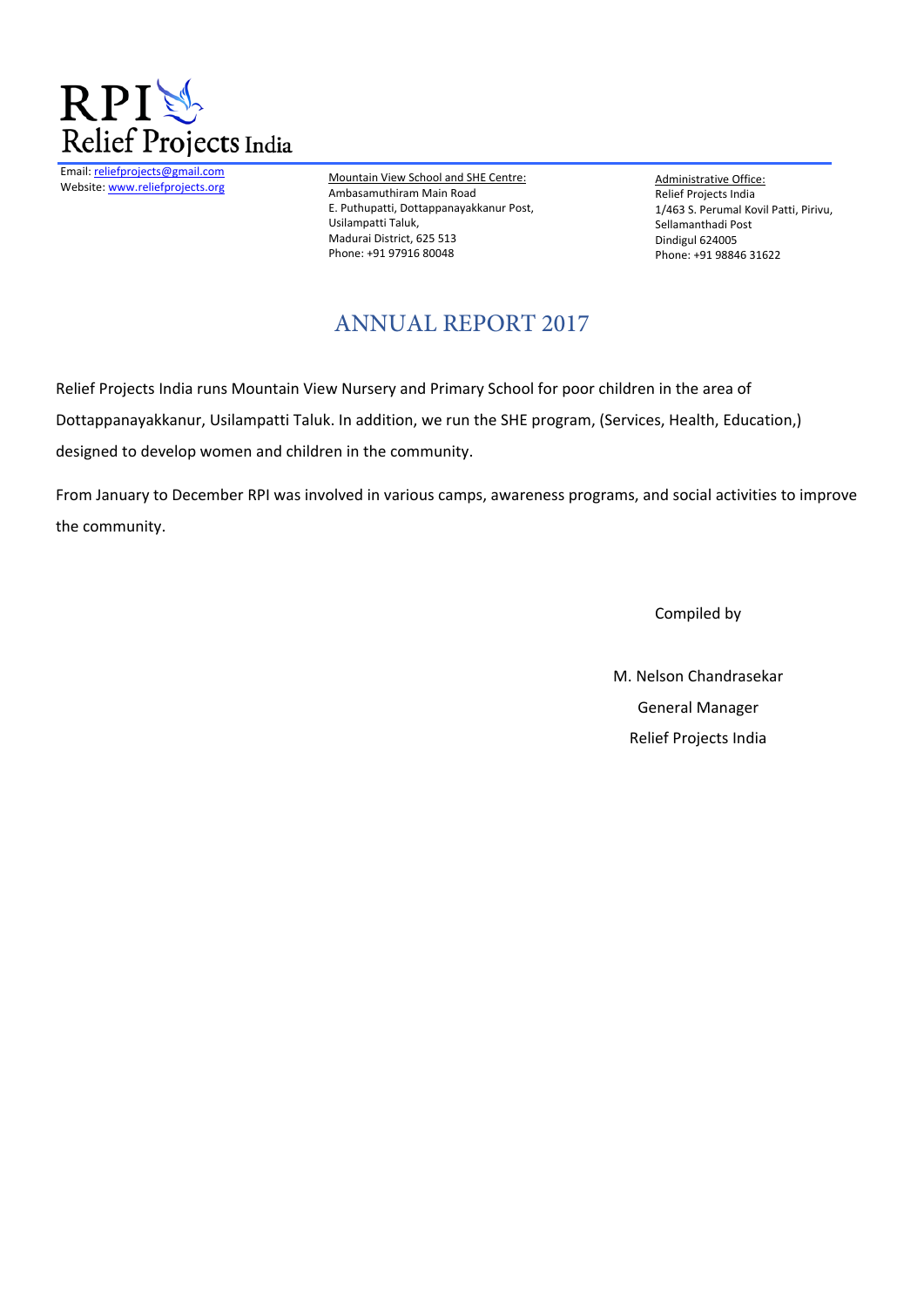## List of Activities

| SI <sub>No</sub> | Programs                                     | No of programs | <b>Beneficiaries</b>            |
|------------------|----------------------------------------------|----------------|---------------------------------|
|                  | <b>CAMPS AND MEDICAL PROGRAMS</b>            |                |                                 |
| 1                | Cervical cancer camp                         | 1              | 59                              |
| $\overline{2}$   | Eye camp                                     | 1              | 147                             |
| 3                | Health monitoring camp (anganwadi children)  | $\mathbf{1}$   | 78                              |
| 4                | Adolescent haemoglobin camp                  | 1              | 35                              |
| 5                | Rubella vaccine camp                         | 1              | 40                              |
| 6                | Dengue awareness and neem-water distribution | $\mathbf{1}$   | 104                             |
| 7                | Deworming                                    | 1              | 94                              |
| 8                | Summer camp                                  | 1              | 150 students x 7 days           |
|                  | <b>AWARENESS PROGRAMS</b>                    |                |                                 |
| 9                | Healthy baby contest                         | 3              | 48                              |
| 10               | Adolescent health awareness                  | $\overline{2}$ | 50                              |
| 11               | Drug awareness-students                      | 1              | 20                              |
| 12               | Drug awareness-parents                       | 4              | 85                              |
| 13               | <b>Environment awareness</b>                 | 1              | 20                              |
| 14               | Gender issues                                | 1              | 15                              |
| 15               | Cervical cancer awareness                    | 4              | 110                             |
| 16               | TB and HIV awareness                         | 4              | 600                             |
| 17               | Tb day rally                                 | 1              | 800                             |
| 18               | Students health awareness                    | 6              | 200                             |
| 19               | Nutrition day awareness                      | $\mathbf{1}$   | 110                             |
| 20               | Women health awareness                       | 1              | 20                              |
|                  | Meetings                                     |                |                                 |
| 21               | Parents meeting -MV School                   | $\mathbf{1}$   | 70                              |
| 22               | <b>Staff meeting</b>                         | 10             |                                 |
| 23               | Anganwadi meeting                            | 1              | 25                              |
| 24               | Stationery supplies distribution             | 1              | 350                             |
|                  | Events                                       |                |                                 |
| 25               | Sports day                                   | 1              | 59                              |
| 26               | Annual day                                   | 1              | 59                              |
| 27               | <b>Competition for students</b>              | 1              | 15                              |
|                  | <b>CELEBRATIONS</b>                          |                |                                 |
| 28               | Independence Day and Republic day            |                |                                 |
| 29               | Diwali and Pongal                            |                |                                 |
| 30               | Christmas and New year                       |                |                                 |
| 31               | Women's day                                  |                |                                 |
| 32               | Children's Day                               |                |                                 |
| 33               | Teachers' day                                |                |                                 |
|                  | <b>OTHER</b>                                 |                |                                 |
| 34               | Tuitions                                     | 7 centres      | (350 students x 290 days/year)  |
|                  | Anganwadies (Government nursery schools)     | 5 centres      | $(110$ students x 48 days/year) |
| 35               | Activities and supplies provided             |                |                                 |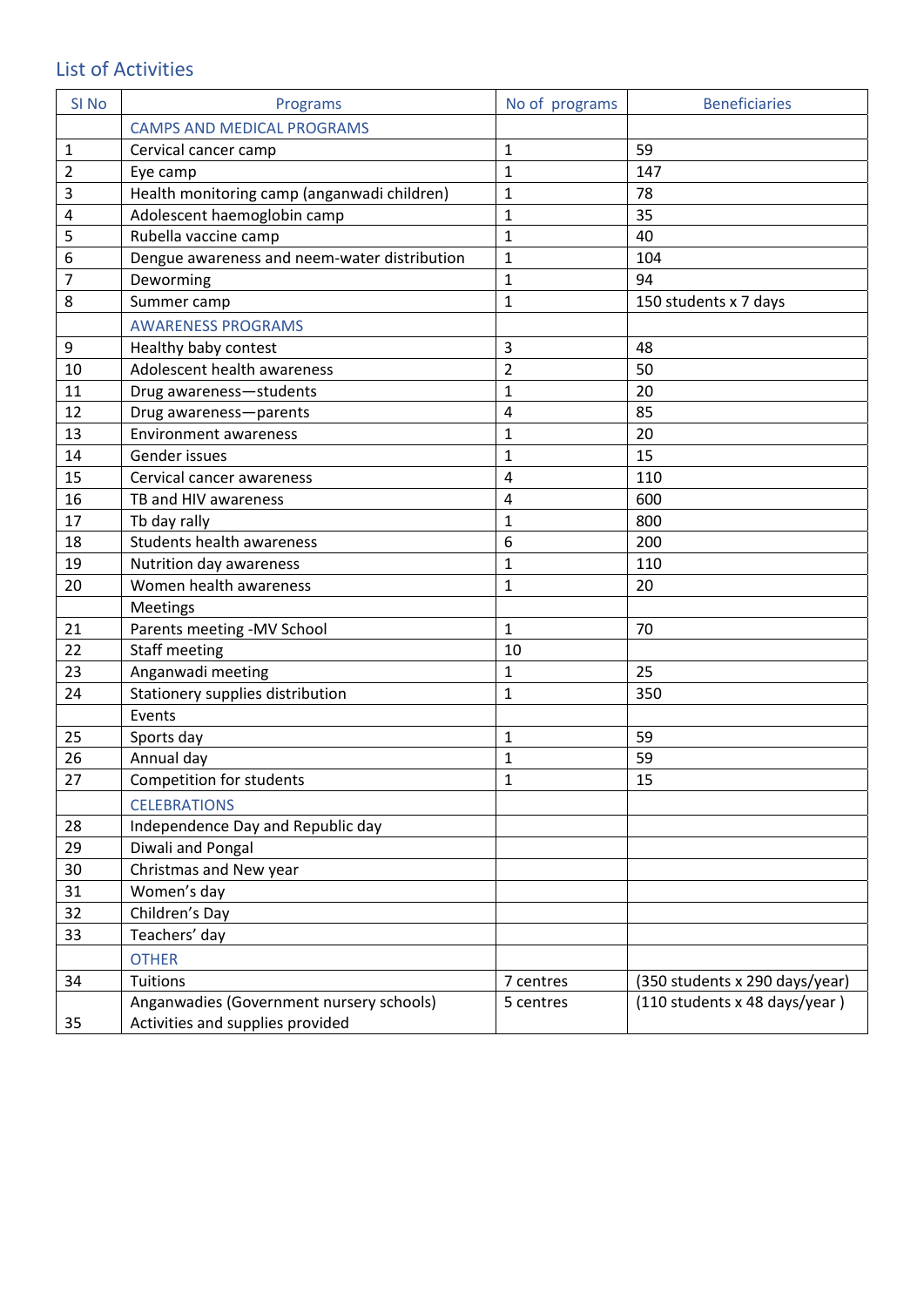## Mountain View Nursery and Primary School

This school year, we started a 2nd standard class (next year we will start 3rd standard and so on.) We also started a 2nd LKG class as last year we turned away a lot of children, so we will start a 2nd class on each grade level as the children move up. The strength of the school is 90 children this year, coming from nearby impoverished rural villages. Emphasis is placed on activity-based learning which engages the children rather than rote learning. All children are making very good progress.

Vaigai Private Unaided Schools Welfare Association awarded the best school award in Usilampatti Taluk to Mountain View school.

## Tuition Centres

Relief Projects India conducts free evening tuitions in seven villages, benefitting 350 students. As a result many of the students have improved their grades and are encouraged to continue their education in stead of dropping out.

We also distribute educational support materials at the centres, such as note books, geometry boxes, pen, pencils, erasers, sharpeners and scales. These are sponsored by the Linc Pen company in Calcutta. It encourages the students to come to the tuitions regularly and to improve the education.

#### Appreciations for Top Rank Holders





Every year RPI is encouraging the top rank holders of 10th standard in RPI tuitions. This year from the 350 students in 7 tuition centres, 10 attended the 10th std. government exam on April 2017. The top three rank holders are Aarthi 475/500, Dalmia 458/500 and Vignesh 453/500 and RPI has encouraged these students with trophies.

## Anganwadis (Government-run nursery schools)

RPI has implemented the anganwadi support program in 5 anganwadi centres. Our staff visit these centres regularly and teach the children through the different methodology and fun learning activities. It helps them to learn easily. Nutrition support like dates, ghee , milk has been provided to the underweight children in those centres. Health and hygiene awareness was given to their parents.

## Camps and Medical programs

### Cervical cancer screening camp

 Relief projects India organized a cervical cancer screening camp in conjunction with the Family Planning Association of India on 29.07.17. The sensitization programs were conducted in 4 villages to inform the women about cervical cancer and screening option. Staff of RPI organized the women from their villages and made the arrangements.

The medical team from FPAI Madurai came and conducted the camp. 10 members attended the camp including staff nurses, a counsellor, lab technician and pharmacist. 58 women from 4 villages benefited through this camp. Among 58 participants, 55 underwent VIA/VELI examination and 4 women were found positive in that test. They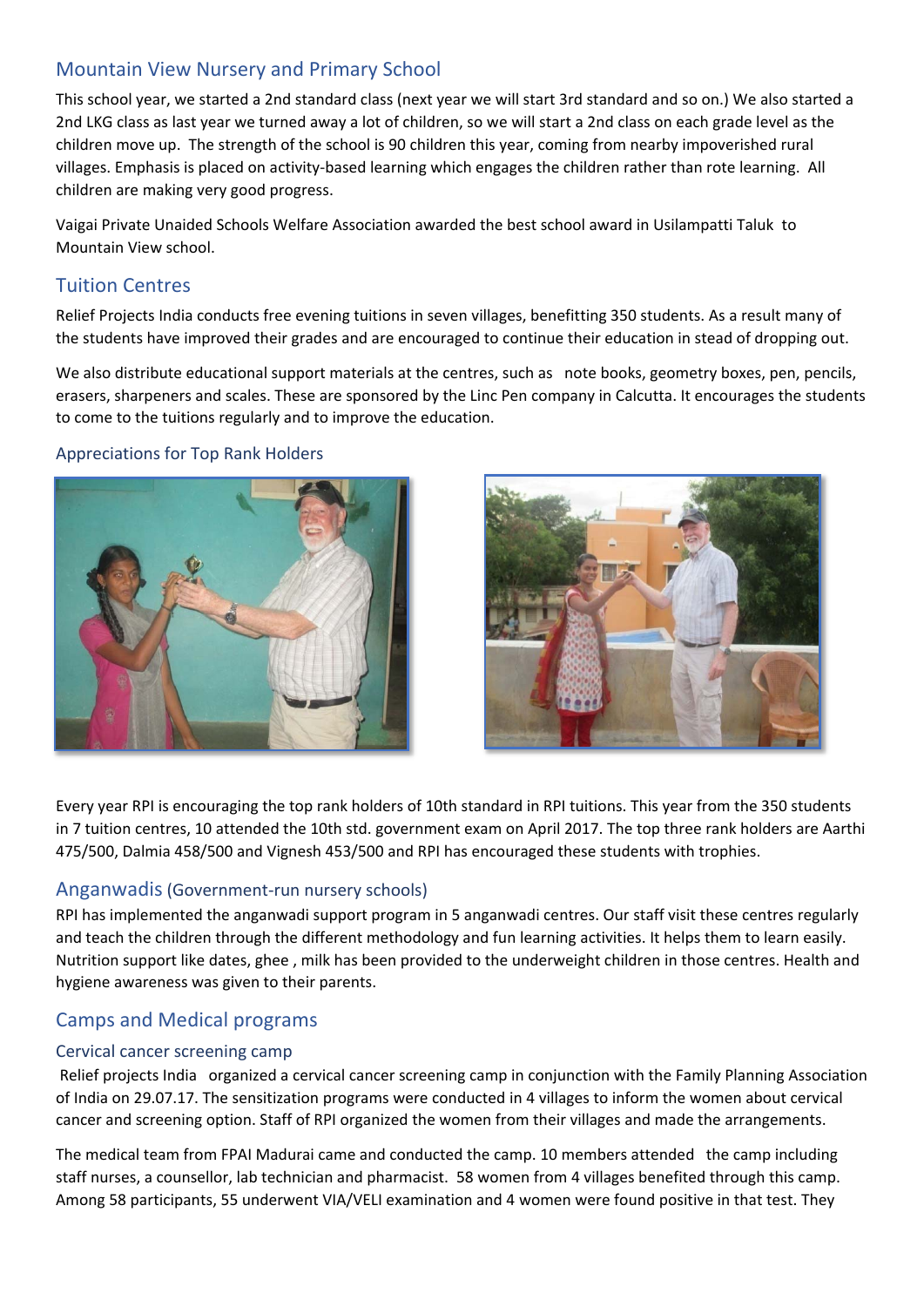were treated with the medicines and referred to the FPAI hospital for next test. Others were treated for the general complaints and reproductive tract infections.

## Eye camp

Every year RPI conducts an eye camp in conjunction with the famous Aravind Eye Hospital, Madurai, to save the vision of the poor people in the villages. This year the camp was conducted on 11.11.17 at Mountain View School. RPI took the responsibility of mobilizing the community to the camp. Advertising was conducted through auto, posters and door-to-door contact in 13 villages and and people with vision problems were identified and referred to the camp. The venue and hospitality was provided by RPI along with a van to pick up and drop the people.



Aravind hospital team came with a doctor, nurses, lab technician, counsellor and technicians. After registration, patients underwent various check-ups and the doctor diagnosed the problem. Totally 147 people attended the camp. Among them 47 patients were diagnosed with cataract problems, 32 patients were admitted for cataract surgery, 42 persons identified with refractive error and 9 patients diagnosed with speciality problem. 32 patients went for cataract surgery.

## Follow-up Eye camp

A review eye camp was conducted at Aravind eye hospital, Usilampatti on 7.12.17. All the patients who underwent cataract surgery in the RPI eye camp attended the follow up camp. There were no complaints for any of them. They were happy and conveyed their thanks to RPI and Aravind hospital.

## Health monitoring camp for anganwadi children (Children from government nursery schools.)

RPI and ICDS jointly organized the haemoglobin camp for the anganwadi children on 21.12.17. 78 children from 5 anganwadi centres ( Ambasamuthiram, Edayapatti, Dhottappanayakkanur, Notampatty and Kunuthupatti ) underwent HB test. The Child Development Program officer, Usilampatti and the anganwadi supervisors and staff participated in the camp. The haemoglobin level, height and weight of the children were monitored. 43 female and 35 male children were investigated.

The test reports were sent to the ICDS and the Medical officer of Primary health centre, Dhottappanayakkanur to take further steps for the anaemic children. The medical team visited Kunuthupatti and treated the children. The severely anaemic children were referred to the hospital and treated. We conducted a follow-up meeting for the parents and explained the importance of nutritious diet for their children.

## Adolescent Haemoglobin camp

Haemoglobin camp for adolescent girls was conducted in Maruthampatti village. It was organized by the RPI staff and conducted in the anganwadi centre. The lab technicians diagnosed the HB level of the girls. The HB level of many of the girls was not up to normal levels. They were counselled about de-worming, nutrition diet and hygiene practices. The anaemic girls were referred to the government hospital for medical support.

## Measles-Rubella vaccine camp

Primary health centre, Dhottappanayakkanur has organized the vaccine camp for the students of Mountain View School on 17.02.17. It was conducted under the direct supervision of the Medical officers. The medical officers and the staff nurses explained the benefits of the vaccine to the parents. After obtaining the proper consent from the parents, 40 students were vaccinated for measles rubella in this camp.

## Dengue awareness

Dengue was one of the major issues this year. RPI has created the awareness in schools, tuition centres and in the community about the way of prevention, symptoms and the treatment places. The health Inspectors from health department conducted an awareness program in Mountain View School and explained how the mosquitoes cause dengue and how to prevent. Neem water was given to all the students to prevent dengue. All the students' teachers and staff were made aware about dengue.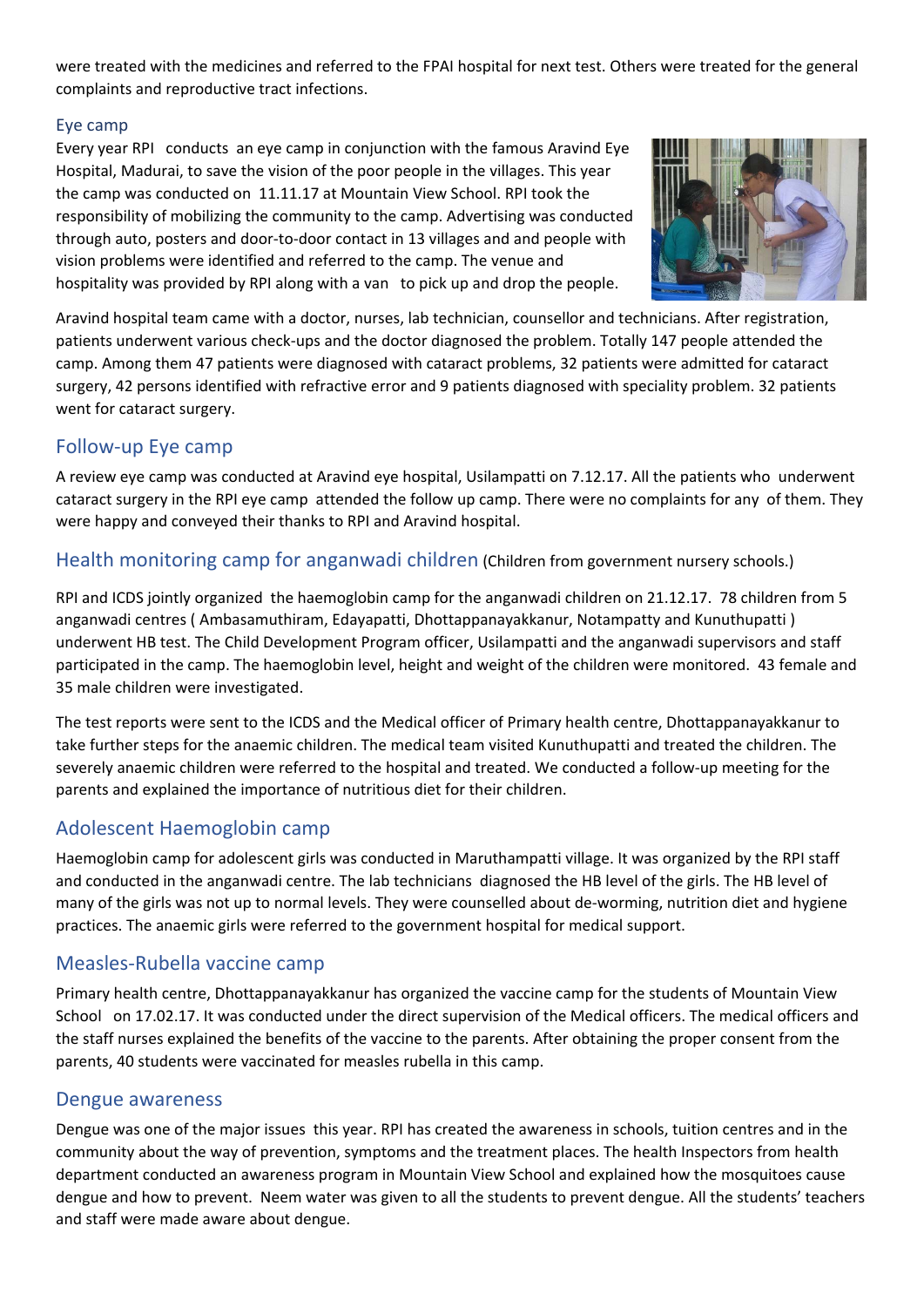## De-worming tablets

De worming is very important and it is necessary to distribute deworming tablets once in 6 month to the children. The village health nurses visited the Mountain View School and provide the deworming tablets to all the children. All the children took the tablets and it was informed to their parents. And also hygiene and hand washing techniques were explained to the students.

## Summer camp

A summer education camp for tuition students was conducted by RPI at Mountain View School from May 8th to May 13th. More than 150 children attended the camp each day. In this camp drawing, spoken English and dance classes were conducted. Miss Zeenia a volunteer from Mumbai gave dance classes to the children. They enjoyed the dance classes very much. The drawing classes were conducted by the RPI Director, Mrs. Susanna. Little children enjoyed the colouring and storytelling. Fun activities and icebreakers were conducted to cheer up the children. They too played the games like badminton, ring ball, cricket and enjoyed playing in the children's park at the school. It helps to bring out the hidden talent of the children. Children from different villages, communities and religions participated in this camp. It brings unity among all the children. It helps to motivate learning with fun. The cultural events were conducted on the final day of the camp. Dances and skits were done by the students.

## AWARENESS PROGRAMS

### Healthy baby contest

Healthy baby contest is a program to analyse the knowledge of the PNC mother about the health of mother and baby. A questionnaire was used to examine the knowledge level. That questionnaire contains the details of birth weight of the child, immunization, mother feed, delivery location, hygiene, family planning methods etc. Based on the answers the marks were given to the participants. The questions were asked individually. Three programs were conducted and 48 PNC mothers participated

in this program. At the end of individual interaction awareness was given about PNC care. Importance of nutrition, hygiene and adopting proper contraceptive methods were explained to them. Healthy babies were selected and prizes were distributed to the winners and the participants. Health habits and hygiene level is improving but they had misconceptions about temporary contraceptive methods. Due to that the spacing between the children is lacking. They were counselled and referred to the primary health centre.

## Adolescent meeting

Two adolescent health awareness programs were conducted during the reporting period. Fifty girls participated in the program. The session was conducted with a PowerPoint presentation. The importance of health and hygiene, nutrition, education, skill development, personal and menstrual hygiene, stress management and early marriage issues were discussed in the program. They were motivated to reveal their health issues to their parents and health providers to take treatment.

## Drug awareness for students

A drug awareness program for adolescent boys was conducted in Edayapatty village. We found the school boys in the villages are using locally available drugs. We had already conducted an awareness program for the parents. We

conducted this program to educate the students about the cause and effects of using drugs and the way of prevention. It was conducted with a PowerPoint in Tamil. Twenty boys participated in the program. The effects of each drug and how they affect the human organs was explained by pictorial representation. The effects of drugs on physical, mental and social health were explained. The boys are commonly using tobacco, liquors and inhaling puncture solution. It was explained that any type of







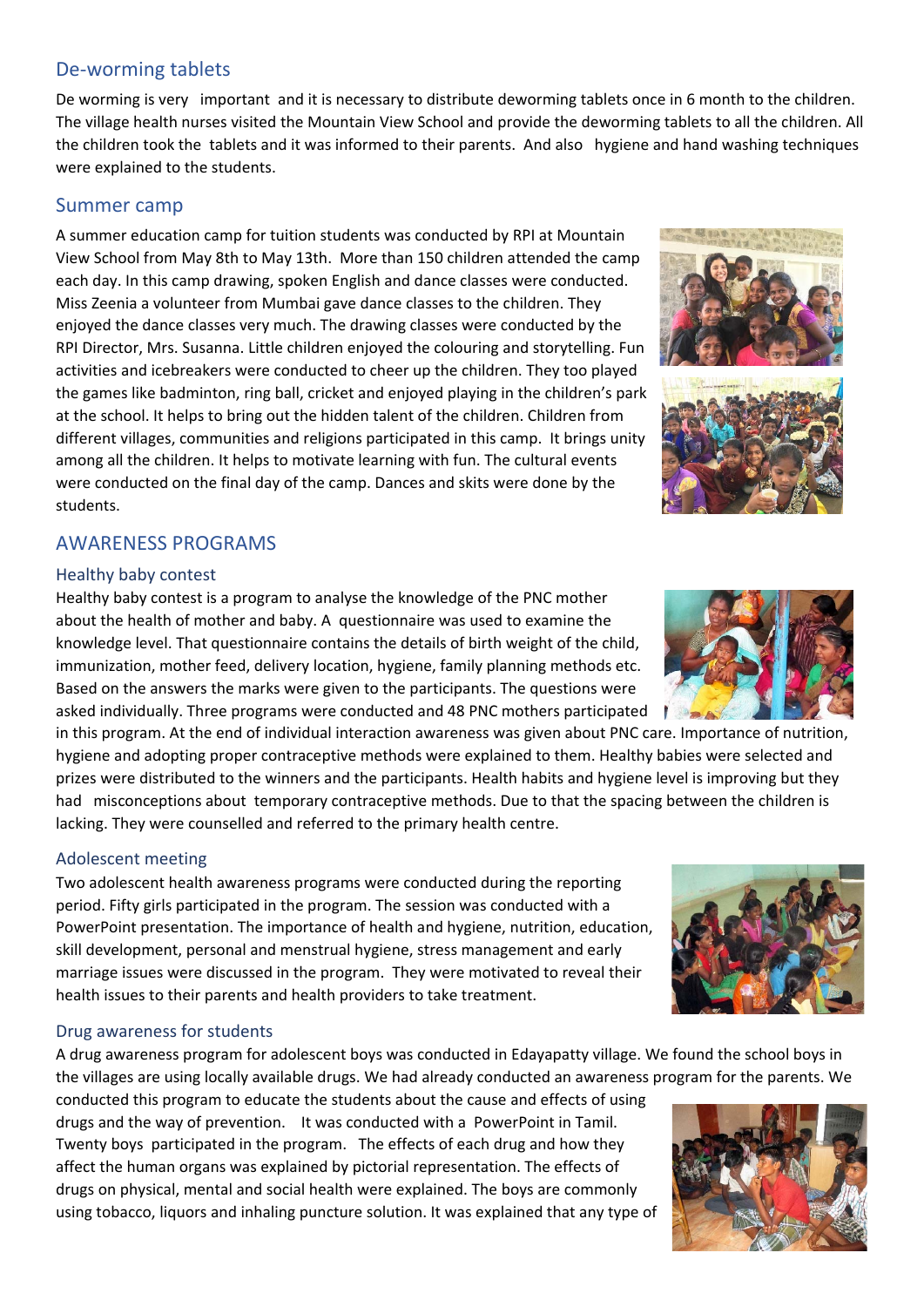drug will affect the health of the whole body. Pictures of organs infected by the drugs were shown to them. They reacted that they got a clear knowledge about the effects of drugs and how to prevent.

#### Addiction awareness program for parents

RPI conducted drug awareness programs for parents of school going students. Four programs were conducted and 85 parents participated in the programs. Through a PowerPoint presentation the risk of drugs usage by school students was explained to them. Students are also getting addicted through the materials available in the home itself like glue, solutions, nail polish and marker pens. The program includes the reasons for such habit, causes, symptoms and way of prevention.

#### World Environment day

Every year June 5th has been observing as World environment day. This is the day to aware the people to protect the environment. RPI has conducted an awareness meeting in Kunuthupatti village on 23.06.17. More than 20 women and girls attended the meeting. The importance of trees, water, clean environment and plastic avoidance are the important topics discussed in the program. Trees are the source of oxygen and rain. So the importance of saving trees was explained. Most of the village people and construction workers used to buy tea in plastic bags and have it in plastic cups. The toxics in the plastic and how it spoils the health was explained. Also plastics pollute the land and it affects the agriculture and ground water. The participants promised to minimize the usage of plastics, save trees and water.

#### Gender issues and Gender based violence

RPI is working to improve the quality of life of women and children in the community by providing the support in health and education. The recent news in the media indicated that harassment against women and children has increased. Two children of 3 years and one adolescent girl were sexually harassed and killed. To protect the children RPI organised a child protection meeting for local women and a talk was given by the District Child Protection department. To take this information to the grass root level of the community an awareness program was conducted for women in Dottappanayakkanur on 23.02.2017.

More than 15women participated in the program. It was conducted in anganwadi. The anganwadi worker, RPI volunteer and general women attended the program.

#### WOMENS HEALTH AWARENESS

RPI conducted a health awareness meeting in a local village and 20 women participated. The importance of personal hygiene, nutrition and cleanliness was insisted. Gender issues, education drop outs and early marriage issues were discussed in this program. Due to education the early marriage issues are coming down.

#### Cervical cancer awareness programs

Cervical cancer awareness program was conducted in four villages Ambasamuthiram, Thideer Nagar, Edayapatti and Maruthampatti between July 24th to 27th. More than 110 women participated in these meetings. Women's health issues were discussed in the meeting. The women mostly have the problem of irregular periods and reproductive tract infections. Nowadays the women affected by cervical cancer are rapidly increasing. It was explained the importance of medical examination for cervical cancer. The symptoms and causes of cervical cancer were explained with pictures.

#### Nursing college- Tuberculosis and HIV awareness

 Relief projects India, the Tuberculosis Department and HIV department jointly organized the TB/HIV Awareness program in Annai Theresa nursing college in Usilampatti on 20.9.17. More than 50 college students and the tutors attended the program. District coordinator of TB, counsellors from HIV/TB program and the General Manager of RPI conducted the sessions. The program was conducted through a PowerPoint projection. The prevalence and risk of TB was explained. The mode of transmission, way of prevention and treatment were discussed. The myths and misconception about TB/HIV was cleared. The universal precautions for health providers was explained to the students while treating the patients.

#### World AIDS day

RPI has been observing the World AIDS day every year to bring awareness to the community about HIV. This year we conducted the program in Nadar Saraswathi higher secondary school in Usilampatti. The Director of RPI, General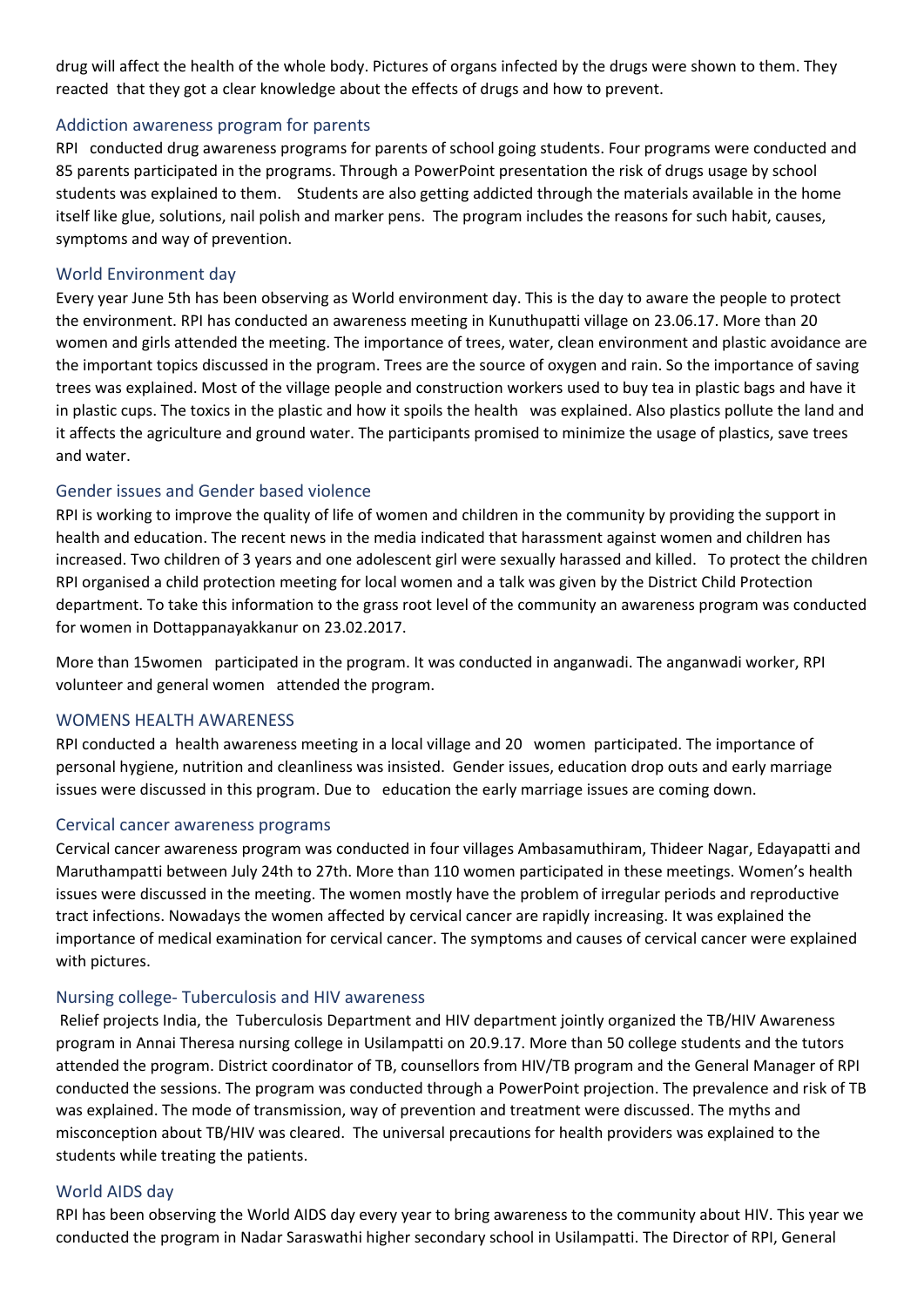Manager and Program assistant conducted the program. More than 500 boys from 11th and 12th standard participated in the program. The Headmaster of that school and teachers also participated. RPI Director explained the goal and activities of RPI. The General Manager conducted the HIV awareness through a PowerPoint projection. The misconception of the students about HIV was cleared up in the program.

### TB Day Rally

Every year March 24th has been observing as world TB day. In this year the Deputy Director of Tuberculosis arranged a mass rally of nursing college students, school students and voluntary organizations. RPI participated in the rally with the staff and volunteers. DDTB and Usilampatti Chief Medical officer started the rally at Usilampatti government hospital. The participants held TB awareness slogans and walked through the main roads and streets. Hand bills were distributed to the public. It created a mass awareness for the public.

Two HIV and TB awareness programs were conducted in villages. Through these programs 45 males gained knowledge about HIV and TB. The misconceptions of the participants were eradicated. The mode of transmission, ways of prevention, symptoms, treatment centres and treatment were explained in this meeting.

### Students' health awareness

Health and hygiene awareness was conducted for school students in 6 villages. More than 200 students participated in these programs. These programs were conducted through a PowerPoint presentation. Personal hygiene and importance of education was insisted. In villages, most of the students were skipping their breakfast and it was reflected in the health monitoring camps we conducted for them. So they were motivated to follow the hygienic practices and a nutritious diet.

### Nutrition Day Program

 Every year September 1st- 7th has been observed as a national nutrition week throughout the country. Relief Projects India held a nutrition program on 9.9.2017 to inform staff and tuitions students about nutritious diet. All the staff, volunteers and more than 110 tuition students participated in this program. The tuition staff and students made the charts and various recipes. A group from each tuition centre separately displayed their charts and recipes. Totally, 30 charts and 44 recipes were done by 6 tuition centres. The best chart work and recipe has selected by the General Manager and three volunteers. The Edayapatti tuition centre has prepared 16 different nutrition recipes with simple household items, so they won that contest. The Maruthmpatti tuition centre made the chart about pulses and cereals



and explained their importance of that so they won that. The winners and the participants were appreciated with the prizes and everyone was encouraged to get involved in all the future programs.

## **CELEBRATIONS**

### Independence day and Republic day

 Mountain View Nursery and Primary school celebrated Independence day and Republic day . All the students, staff and parents participated in these programs. The National flag was hoisted by the Correspondent. The Flag song and pledge was given by the staff. The students participated in cultural activities like fancy dress competition, speech and dance. A speech was given by the Correspondent. Sweets were distributed to all the participants.

### Diwali and Pongal celebration

Diwali and Pongal are the important festivals for Tamil people. RPI is celebrating both the festivals with the staff every year. For Diwali sweets and dresses were distributed to the staff by the Director.

### Xmas and New year celebration

RPI has celebrated the Xmas and New Year with the staff and their family members on 16.12.17. All the RPI staff and school staff attended the celebration. The Xmas speech was given by the Director of RPI. Cultural events like songs and dance were conducted by teachers and children. Bonuses were distributed to all the staff; cCakes and feast provided to the participants.